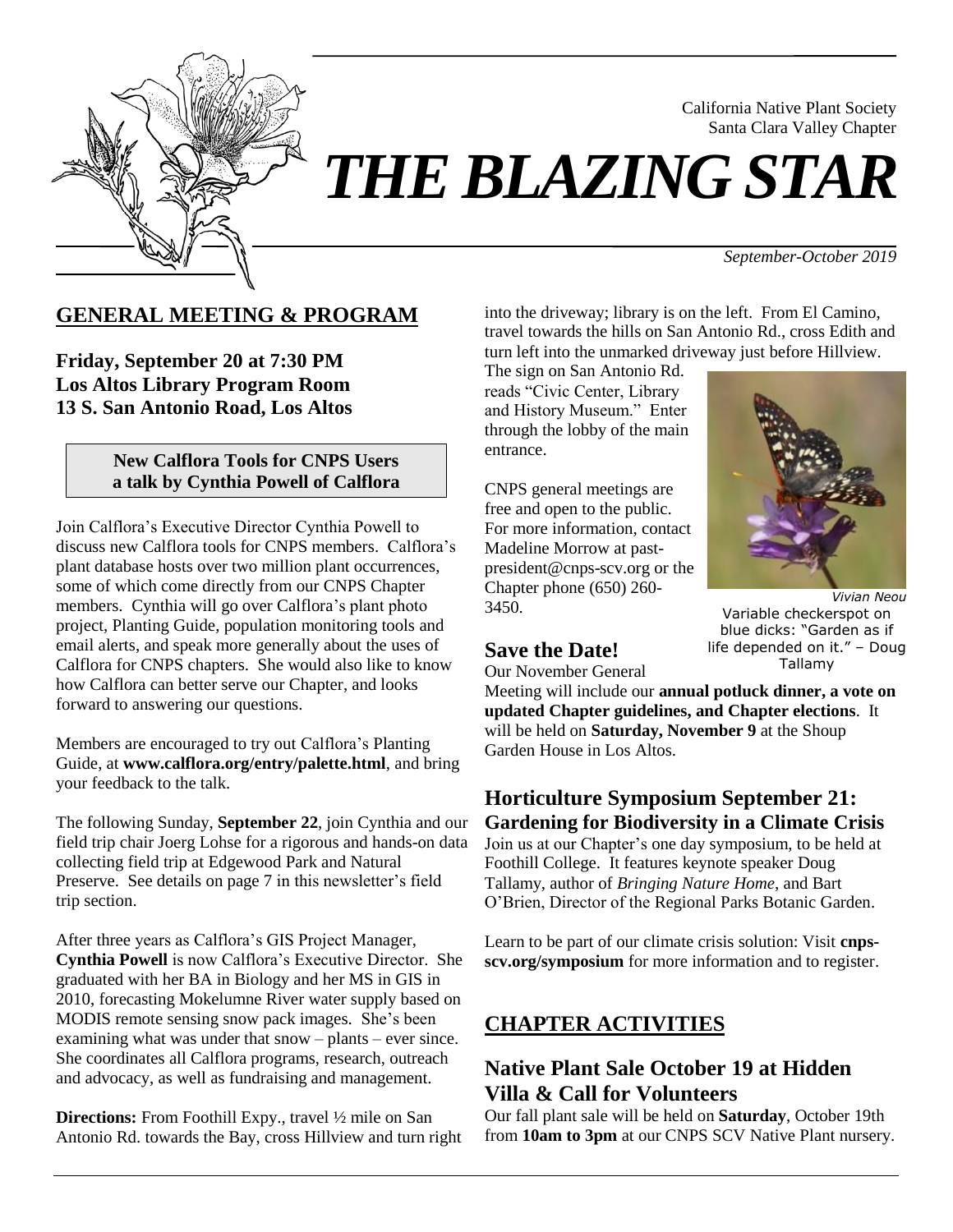In addition to a wide selection of plants from our nursery and Grassroots Ecology, there will also be books, t-shirts and posters. Coyote Brush Studios will offer their popular prints, cards, stickers and temporary tattoos. Larry Voss will be selling bulbs. For more information, please see the enclosed poster or visit **[www.cnps-scv.org/plant-sale](http://www.cnps-scv.org/plant-sale)**.

Once again we're asking everyone who can to come and **help with the sale**. **Before the sale**, you may help prepare the nursery at a few special Pnursery workdays, including labeling plants and weeding the garden outside the nursery. O**n the day of the sale** you may help with setup before the sale opens, parking, headcount, box check, answering customers' questions, writing sales tags, helping customers to carry out their purchase, and cleaning up after the sale.

Most of the tasks don't require expert knowledge of plants, and **you can choose to work one or two hours** or all day. **To volunteer**, check our Chapter website's Plant Sale page (**[www.cnps-scv.org/events/plant-sale](http://www.cnps-scv.org/events/plant-sale)**) for a link to our Plant Sale Volunteer Signup on SignUpGenius.

The plant sales are always lots of fun to work at, and we provide **lunch** to volunteers. If you have questions please contact:

**Coordinator**: Toni Gregorio-Bunch at [tidytip.lp@gmail.com](mailto:tonig@flash.net) or (408) 373-4497 **Nursery**: Melanie Cross at [melaniecross@earthlink.net](mailto:melaniecross@earthlink.net) or (650) 847-1350 **Writing sales tags**: Georgia Stigall at [georgiastigall@yahoo.com](mailto:georgiastigall@yahoo.com) or (650) 941-1068 **Parking director**: Stephen Buckhout at stephen@yscottie.com or (408) 255-6233

After the sale, the nursery will resume its usual **Wednesday workdays**, from **11am to 2pm**.

The next **Monthly Member Sales** will be held on **Wednesdays, August 28** and **September 25, 11am**  to **2pm.** There will be no member sale in October.

As a reminder, member sales are **credit card only** payment, while **cash and checks** are also accepted as payment at the public plant sale. An inventory of available plants will be updated before each sale. Visit **www[.cnps](http://cnps-scv.org/index.php/events/plant-sale)scv.org** [and go to Events, then Plant Sale.](http://cnps-scv.org/index.php/events/plant-sale)

**Directions:** Hidden Villa is located at 26870 Moody Road west of Foothill College. From I-280 in Los Altos Hills, take the Moody Road exit and head west. Two miles west of Foothill College, look for the Hidden Villa sign and

driveway on the left. Proceed over the bridge and park in the Dana Center parking lot to your right. Continue walking a short distance on that road and you will see the CNPS SCV Nursery ahead of you, just past the Dana Center building. Parking is free while volunteering or attending a Member Sale.

## **GWN Potluck Social at Hidden Villa Sunday October 6 11am – 3 pm**

Please join us for the first Gardening with Natives (GWN) Potluck Social. Let's go offline and meet in person! This is your chance to meet fellow Native Plant Gardening enthusiasts face to face. In addition to good company and conversation, there will also be an opportunity to view the CNPS Nursery demo garden and preview the CNPS Nursery ahead of our public sale.

We don't want people to be too frustrated by only being able to look, so we'll even let attendees purchase one plant (you'll have to wait for the sale for more than that).

We'll have a projector set up at the Dana Center, so there will also be an opportunity to share pictures or video of your gardens.

We'll provide the beverages and venue; we're hoping you'll help us with the rest! Bring your own picnic service, finger foods and/or appetizers and invite your friends. If you'd like to help with planning or setup, please let us know: contact Vivian Neou at [president@cnps-scv.org.](mailto:president@neou.org) To attend, please **RSVP** at Evite: **[evite.me/m2b2t8qCCG.](http://evite.me/m2b2t8qCCG)**

## **Gardening with Natives**

Gardening with Natives (GWN), a special interest group within the Chapter, includes beginning and seasoned native plant gardeners, along with landscape architects and designers. GWN offers over 35 free talks throughout the year at public libraries in San Mateo and Santa Clara counties.

For more information, visit **[www.cnps-scv.org/gwn](http://www.cnps-scv.org/gwn)**. These programs are made possible by co-sponsoring libraries and volunteers who help with program logistics. If you would like to help organize similar programs at a library near you, please email [gwn@cnps-scv.org.](mailto:sdosaka@sustainable-landscape.com)

> **Garden Wisely to Help Global Cooling a talk by Sherri Osaka**

**Thursday, Sep. 12, 7-8:30 PM, Mountain View Library, 585 Franklin St., Mountain View (650) 903-6337**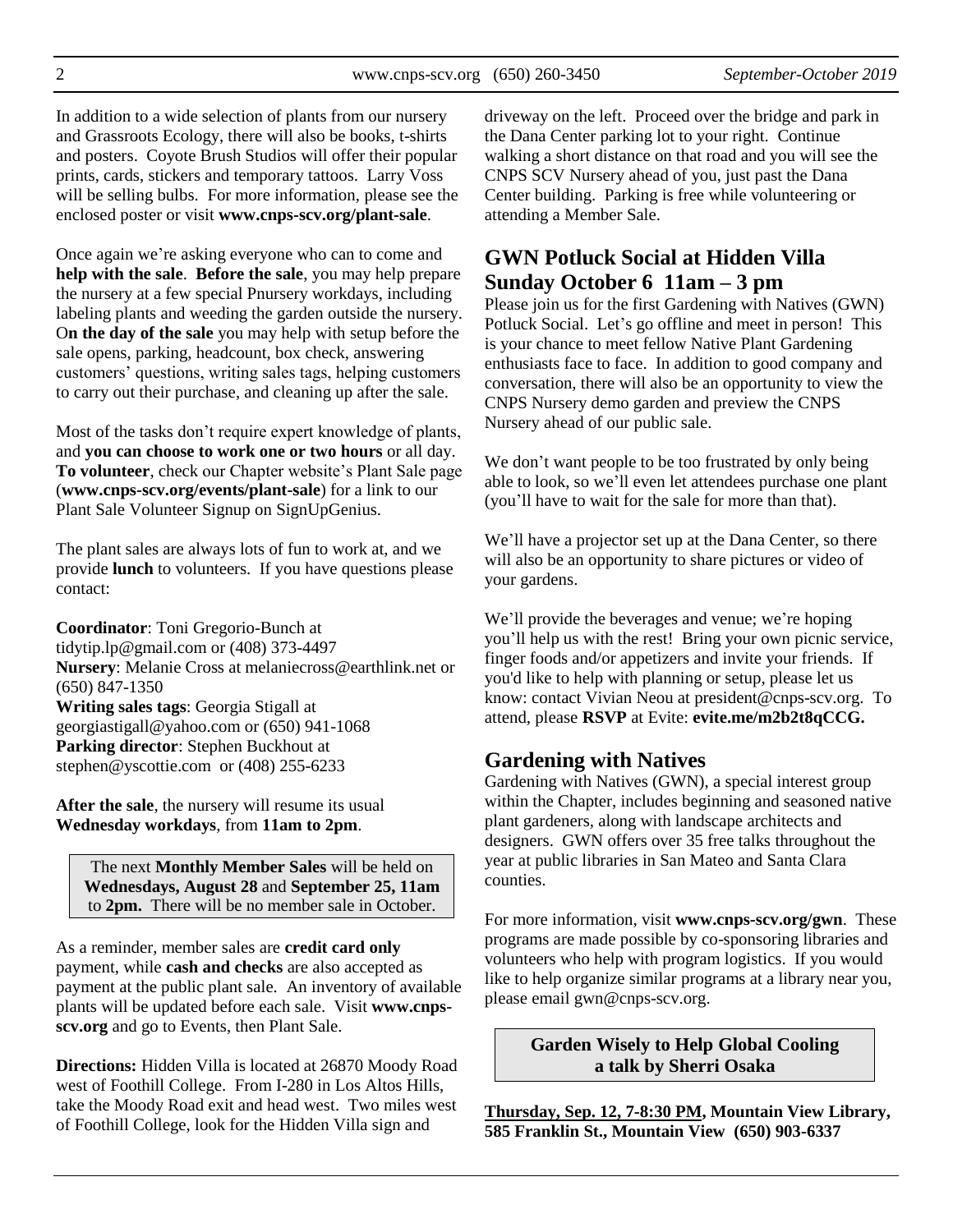The decisions we make as gardeners affect our planet. We can make choices that will help lower the carbon in our atmosphere and select which products and companies we want to support. Learn which is the largest "crop" in the United States and a variety of actions you can take to lower your carbon footprint outside. The speaker will be using the book *Drawdown: The Most Comprehensive Plan Ever Proposed to Reverse Global Warming*, edited by Paul Hawken, and other resources.

**Sherri Osaka** is a licensed Landscape Architect, Bay Friendly-Qualified designer, and a member of the Santa Clara Valley Water District's Landscape Board. She is GWN co-chair and started her company, Sustainable Landscape Designs, over 20 years ago. In 2018, she received the Water Champion distinction from the Silicon Valley Water Conservation Award Coalition.

> **Creating Native Pollinator Gardens a talk by Juanita Salisbury**

**Thursday, September 19, 7- 8:30 PM, Sunnyvale Public Library, 665 W. Olive Ave, Sunnyvale (408) 730-7300**

Native plants are integral to an effective pollinator garden design. Based on functions within the ecosystem, the speaker will explore the interrelationships between plants, pollinators, other

insects and animals. The goal is to allow you to design pollinator gardens, thereby leveraging California's wealth of biodiversity into more resilient and beautiful landscapes.

**Juanita Salisbury** has a Ph.D. in Biopsychology from the University of Florida (1988), as well as a Bachelor of Science in Landscape Architecture from West Virginia University (2000). In 2009 she established Juanita Salisbury Landscape Architecture after working for commercial and residential design firms.

Juanita has recently turned her focus to California native plant pollinator habitats and in 2016 established the Primrose Way Pollinator Garden, the first of four pollinator habitat gardens in Palo Alto. Her focus is to research and relay information on of these habitats, as well as to explore opportunities to install more of them.

#### **Poachers Stealing Native Succulents a talk by Stephen McCabe**

#### **Tuesday, September 24, 7-8:30 PM, Saratoga Library, 13650 Saratoga Ave., Saratoga (408) 867-6126**

You've read about it in the paper and this talk will explain the recent rash of thefts of native succulents, (Dudleya sp.), from the wild and what can be done about it. National and international media and law enforcement have been in contact with the speaker about the topic. In some ways, the last couple of years have been a bit like CSI: Native Succulents! The speaker will also display several Dudleya species and describe how to grow them in our area.

**Stephen McCabe** has been on the board of the Santa Cruz Chapter of CNPS for over 30 years, where he has helped

> protect habitat and rare species. He also worked at the UC Santa Cruz Arboretum for 30 years, where he is Emeritus Director of Research and is currently a researcher with the Environmental Studies Department. When not scrambling to see "duds" in the wild, he can sometimes be found scaling granite cliffs in the Sierra.

*Editor's note*: Stephen McCabe was our program speaker at our March 2017 General Meeting. Read more in th[e March-April](http://cnps-scv.org/images/BlazingStar/bs0317.pdf)  [2017 issue of the Blazing Star.](http://cnps-scv.org/images/BlazingStar/bs0317.pdf) At last September's program,

Michael Uhler spoke on poaching of Cedros Island Dudleya. Read more in the [September-October 2018 issue.](http://cnps-scv.org/images/BlazingStar/bs0918.pdf)

*Deborah Praisewater*

#### **Easy-to-Grow Native Plants a talk by Rebecca Schoenenberger**

#### **Thursday, Oct 3, 7-8:30 PM, Mitchell Park Library, 3700 Middlefield Rd., Palo Alto (650) 329-2436**

Are you new to growing drought-tolerant native plants? Do you want to include them in your garden for beauty, habitat and sustainability, but don't know where to begin? Come to this talk and learn about the many easy-to-grow native trees, shrubs, perennials and annuals for the home garden. Many of these plants are native to our local area and will thrive with just a little water and care.



This native garden shows how layering lowgrowing shrubs in the foreground and taller shrubs in the background can draw the eye into the garden while creating depth and interest.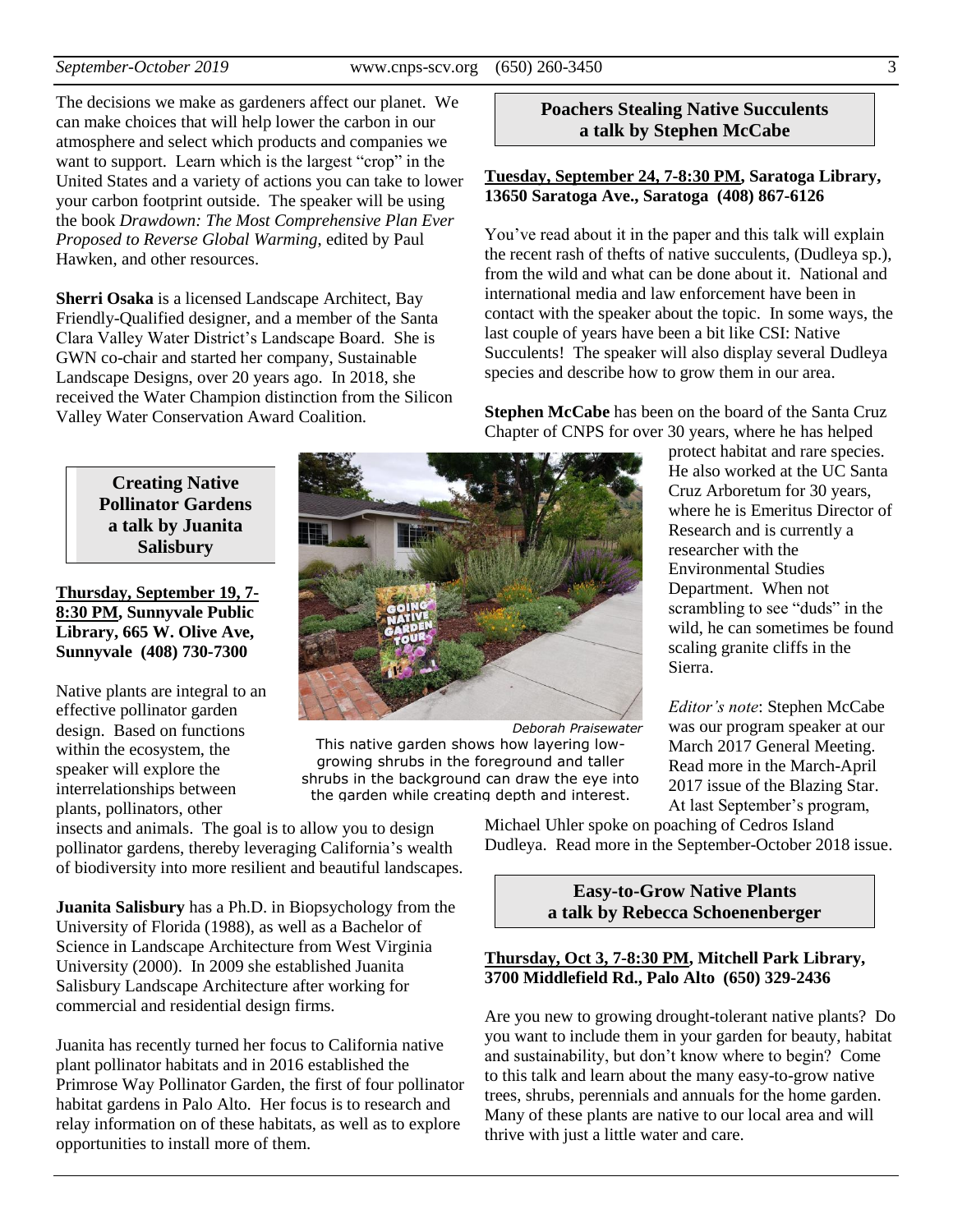Owner and designer at California Nativescapes, **Rebecca Schoenenberger** has a diverse background in sustainability and natural systems. With an Associate of Science in Park Management and a Bachelor of Science in Environmental Studies, she has an extensive knowledge of native plants, including selecting plants that will thrive in specific locations. Since 2011, Rebecca has also been a volunteer Santa Clara County Master Gardener.

#### **Pruning Native Perennials a talk by Patricia Evans**

#### **Thursday, October 10, 7-8:30 PM, Cupertino Library, 10800 Torre Avenue, Cupertino (408) 446-1677**

Pruning is one of the garden tasks that requires the most skill, timing and labor in the garden. Proper pruning affects the health and vigor of plants, and can take a garden from "good" to "great." Learn when and how to prune your perennials and see examples of good and bad pruning done right before your eyes.

**Patricia Evans**, owner of Natural Landscape Design, is a graduate of the Foothill College Ornamental Horticulture program. Previously, she served on the boards of directors of Gamble Garden and the Association of Professional Landscape Designers. She has also taught Garden Design for Homeowners for Palo Alto Adult Education. She specializes in native plants and sustainable landscaping.

## **Creating a Native Rain Garden a talk by Sherri Osaka**

#### **Thursday, October 17, 6-7:30 PM, Los Gatos Library, 100 Villa Ave, Los Gatos (408) 354-6891**

Get ready for the rain! Typically, our first rain is at the end of October. We shouldn't let it go to waste running off roofs and into the streets, storm drains and creeks where it could cause flooding. Instead we should direct that rainwater into our gardens, allowing it to percolate downward, recharging our local aquifers and purifying the water as it passes through the soil. Learn how rain gardens keep water on site and solve drainage problems and which California native plants are best suited for them. Did we mention there is also a rebate for installing them?

#### **Note the earlier start time.**

See **Sherri Osaka's** bio above, in the September 12 talk description.

#### **Creating Native Seed Balls a talk by Deva Luna**

#### **Wednesday, October 23, 7-8:30 PM, Campbell Library, 77 Harrison Ave., Campbell (408) 866-1991**

Join us to learn how to create seed balls. These small packets of seeds are protected by clay until the rains come and wash the coating away. Learn which wildflowers do best in our area, where you can place these balls, and where they shouldn't go. Also learn how these annuals can help our native pollinators.

**Deva Luna** is a sustainable and Bay Friendly-certified landscape designer who has been teaching and speaking about horticulture for over 20 years. She has a degree in Plants and Art from U.C. Davis and works for EarthCare Landscaping (**[www.earthcareland.com](http://www.earthcareland.com/)**) in Cupertino.

#### **Making a Native Wreath for Fall a talk by Deva Luna**

#### **Tuesday, October 29, 7-8:30 PM, Sunnyvale Public Library, 665 W. Olive Ave, Sunnyvale (408) 730-7300**

By selecting a variety of native foliage and berries from your garden, you can create a beautiful fall wreath and recycle materials that you have on hand. Come watch while the speaker discusses what types of native plants to use, shows how to secure your greenery to a frame, and then demonstrates how to tie a big beautiful bow before hanging it up.

See **Deva Luna's** bio above.

# **Keying with Natives**

Join us as we learn and practice methods of identifying the native plants of our region (aka keying). We use the current edition of *The Jepson Manual*. Bring your own copy and a hand lens, plus plant samples if you have them. Microscopes are also available.

The upcoming meeting dates are **Fridays, September 27** and **October 25**, from **6:30 to 8:30pm**. We meet at the Peninsula Conservation Center (PCC), 3921 E. Bayshore Road in Palo Alto. For more information please contact Joe Cernac at joecernac@sbcglobal.net or (408) 292-5465.

**Directions to the PCC:** From Hwy. 101 take the San Antonio Rd. exit and head north. Take the next left onto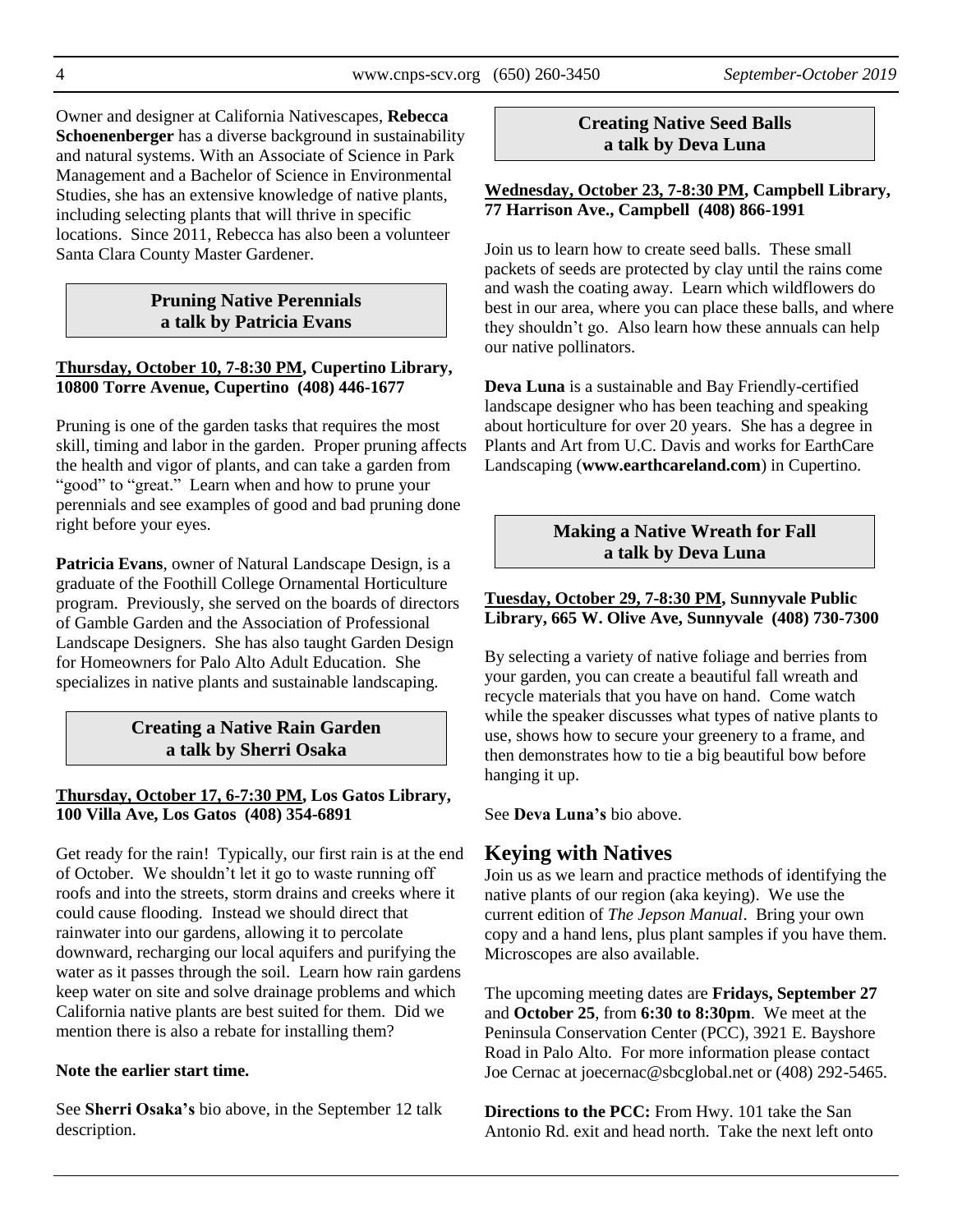East Bayshore, which will curve left then right. Take the next right onto Corporation Way. The entrance to the PCC parking lot is the first driveway on the left.

## **Photography Group**

Our Photography Group is a great place to meet other native plant enthusiasts while improving your photographic skills and learning more about our native plants. We announce activities to our online discussion group

#### (**[groups.io/g/CNPS-SCV-](https://groups.io/g/CNPS-SCV-Photography)**

**[Photography](https://groups.io/g/CNPS-SCV-Photography)**), so if you'd like to receive updates, please join via the web interface or by email. Learn more by visiting the Photography Group page at our website: **[www.cnps-scv.org/field-trips/336](http://www.cnps-scv.org/index.php/field-trips/336-photography) [photography](http://www.cnps-scv.org/index.php/field-trips/336-photography)**.



*Larissa Williams* This decomposed granite path, bordered by the purple profusion of De La Mina verbena (*Verbena lilacina* 'De La Mina'), helps water soak into the soil while creating structure for the space.

# **GNGT Seeks Gardens for Spring 2020**

The Going Native Garden Tour showcases up to 60 gardens featuring California native plants. This Santa Clara Valley community-based tour is free of charge to the public. Most gardens are private home gardens, which are open on tour day in a do-it-yourself, open house format.

The gardens on the tour demonstrate reduced water use, reduced chemical and pesticide use, improved habitat, and the unique aesthetic appeal of gardens designed primarily with California native plants. Garden owners are given 50 free high quality plant labels (and can order more at cost). The labels are automatically printed from the plant list.

## **GOING NATIVE GARDEN TOUR**

## **Chapter GNGT Gardens in CNPS Flora**

The CNPS *Flora* magazine summer 2019 issue includes seven photos of Going Native Garden Tour (GNGT) gardens!

The article is "Be Inspired: Highlights from the 2019 Native Garden Tours" on pages 6-11. CNPS members received their hardcopy in the mail late July. Or choose and view the online version from **[www.cnps.org/publications/flora/](https://www.cnps.org/publications/flora).**

Congratulations to the gardeners/photographers whose photos appear in the magazine – see their linked garden names in the next table – and thanks to everyone who made a submission!

| Ashini Fernando        | Deborah Praisewater     |
|------------------------|-------------------------|
| <b>Sand Box Garden</b> | <b>Suburban Oasis</b>   |
| #WolfeSages_GNGT       | #Oasis GNGT             |
| Cynthia Typaldos       | Larissa Williams        |
| <b>GreerDucky</b>      | <b>Tranquility Walk</b> |
| #GreerDucky_GNGT       | #TranquilWalk_GNGT      |

All gardens may be found at **[gngt.org](https://gngt.org/)**: click on View Gardens from Year 2019 and do a webpage search for the garden name.

The tour is seeking gardens to show on the 2020 tour, slated for **Saturday May 2 and Sunday May 3, from 10am-4pm**. (Each garden is on the tour only one of these days.) We would love to have new gardens on the tour so please consider filling out an application at **[gngt.org](https://gngt.org/)**. Please also share this information with neighbors and friends who have native plant gardens. The garden owners do not have to be CNPS members. The application submission deadline is **Thursday, October 31**, 2019.

## **CONSERVATION CORNER**

#### **Conservation Committee**

Our Chapter's conservation committee will be meeting on **Tuesdays, September 10** and **October 8** at **7:30pm** at the PCC Library in Palo Alto.

Please join us in our important work! For questions, comments or concerns, contact Conservation Committee Chair Carolyn Dorsch at cdorsch1@aol.com or (650) 804- 6162. For directions to the PCC, see the previous Keying with Natives article.

## **CHAPTER SERVICE OUTINGS**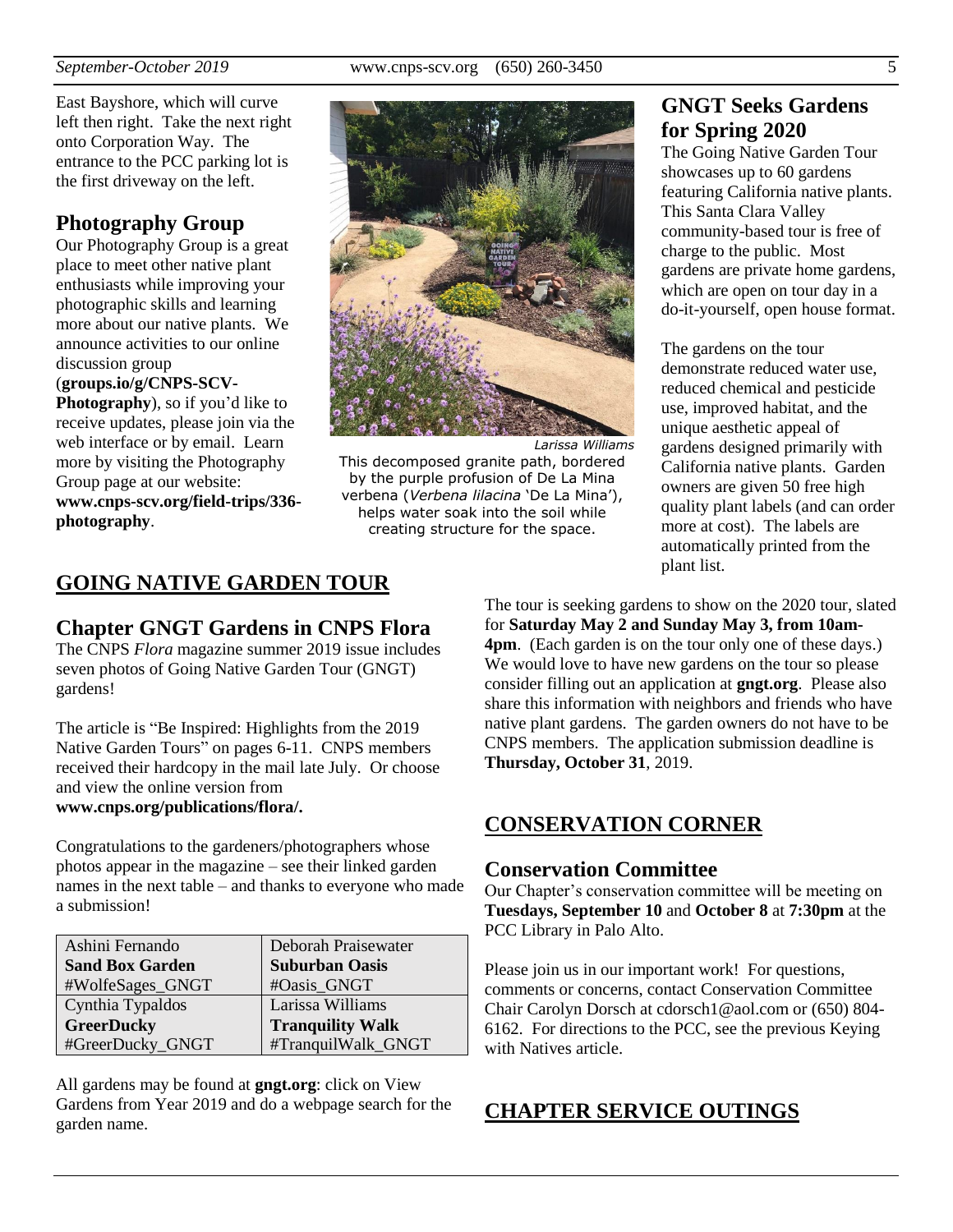## **Edgewood Restoration**

Help restore habitat at Edgewood Park and Natural Preserve, known for fabulous wildflowers and amazing diversity near Redwood City. Sturdy gloves are recommended; you might also want to bring sunscreen, water, a hat, layered clothing and wear long sleeves/pants.

Our **5:30pm Wednesday sessions** continue until the end of Daylight Savings Time. We also weed year-round **every Friday at 9am**. For more information including meeting places, visit **[www.cnps-scv.org/restoration/](http://www.cnps-scv.org/restoration/edgewood-park) [edgewood-park,](http://www.cnps-scv.org/restoration/edgewood-park)** contact Wednesday leader Ken Himes at (650) 591-8560 or Friday leader Paul Heiple at pheiple@ gmail.com or (650) 854-7125.

## **Alum Rock Park Volunteers**

Come help us weed out invasive plants at this natural gem of San Jose. Our habitat restoration efforts allow the native plants to "come to light."

We have weeding sessions **every Monday morning** and an **Inspiration Point Walk-and-Weed Day the third Saturday morning** of each month. Please visit the Yahoo Group "Alum Rock Park Volunteers" to check the schedules. The group introduction lists what to bring and gives directions to the meeting places.

#### **Steve Rosenthal sends us the following report from the project in early August.**

We have found a dozen new California buckwheat (*Eriogonum fasciculatum)* at the Todd Quick Trail restoration site: we planted a bunch of locally native seed last year, but never noticed the seedlings until late July. Now after doing detailed weeding we've identified the new

plants that have germinated. Most are 2-4 inches across.

In the last couple of weeks we've had two separate extra work days attacking stinkwort (D*ittrichia graveolens*) both in and adjacent to Alum Rock Park. There are still LOTS of plants outside the park, but we stuffed many of them into 30-gallon bags for disposal.

Steve's created and posted a short video on progress at the Todd Quick restoration area. **Watch to learn a lot** about

local habitat restoration in just five minutes! **[www.youtube.com/watch?v=GYg2X4pwedc](https://www.youtube.com/watch?v=GYg2X4pwedc)**.

Join us to continue encouraging native plants to return to this patch of earth. We welcome new volunteers. For more information contact Stephen Rosenthal at sailinsteve@sbcglobal.net or (650) 260-3450.

## **Lake Cunningham Native Garden**

The California Native Garden project in Lake Cunningham Regional Park controls invasive plants in a 1.5-acre area and beautifies it with California native wildflowers, perennials, shrubs and trees.

Workdays take place every **Saturday, 9am - noon**. Volunteers are welcome by appointment. To sign up, visit **[lakecunninghamnativegarden.org/volunteer](http://lakecunninghamnativegarden.org/volunteer)**. The park is located at 2305 S. White Road in San Jose. For **directions**, visit **[lakecunninghamnativegarden.org/](http://lakecunninghamnativegarden.org/directions) [directions](http://lakecunninghamnativegarden.org/directions)**. For more information, contact Arvind Kumar at **chhaprahiya@gmail.com or (408) 715-7020.**

## **Sat Oct 26 10am – 12:30pm Fountain Thistle Work Party (San Mateo)**

Join Don Thomas for the return to our ongoing restoration work at this site, at the intersection of I-280 and Hwy. 92.

Our work at this site is a restoration success story. Once almost completely displaced by jubata grass (Andean pampas grass), the federally endangered fountain thistle (*Cirsium fontinale* var. *fontinale*) has largely recovered, as a result of the work done by CNPS volunteers. Fountain thistle grows in an unusual specialized habitat, serpentine seeps, and is only found here and in few other nearby

locations on the Peninsula.

However, fountain thistle is still under threat from other non-native plants, such as yellow starthistle, sow thistle and wallaby grass (*Rhytidosperma caespitosum*) and by woody plants trying to convert the area to shrubland or woodland.

This is the project started by, and formerly led by, CNPS Fellow Jake Sigg. At Jake's request, Don has stepped in to continue leading the fountain thistle restoration workdays.

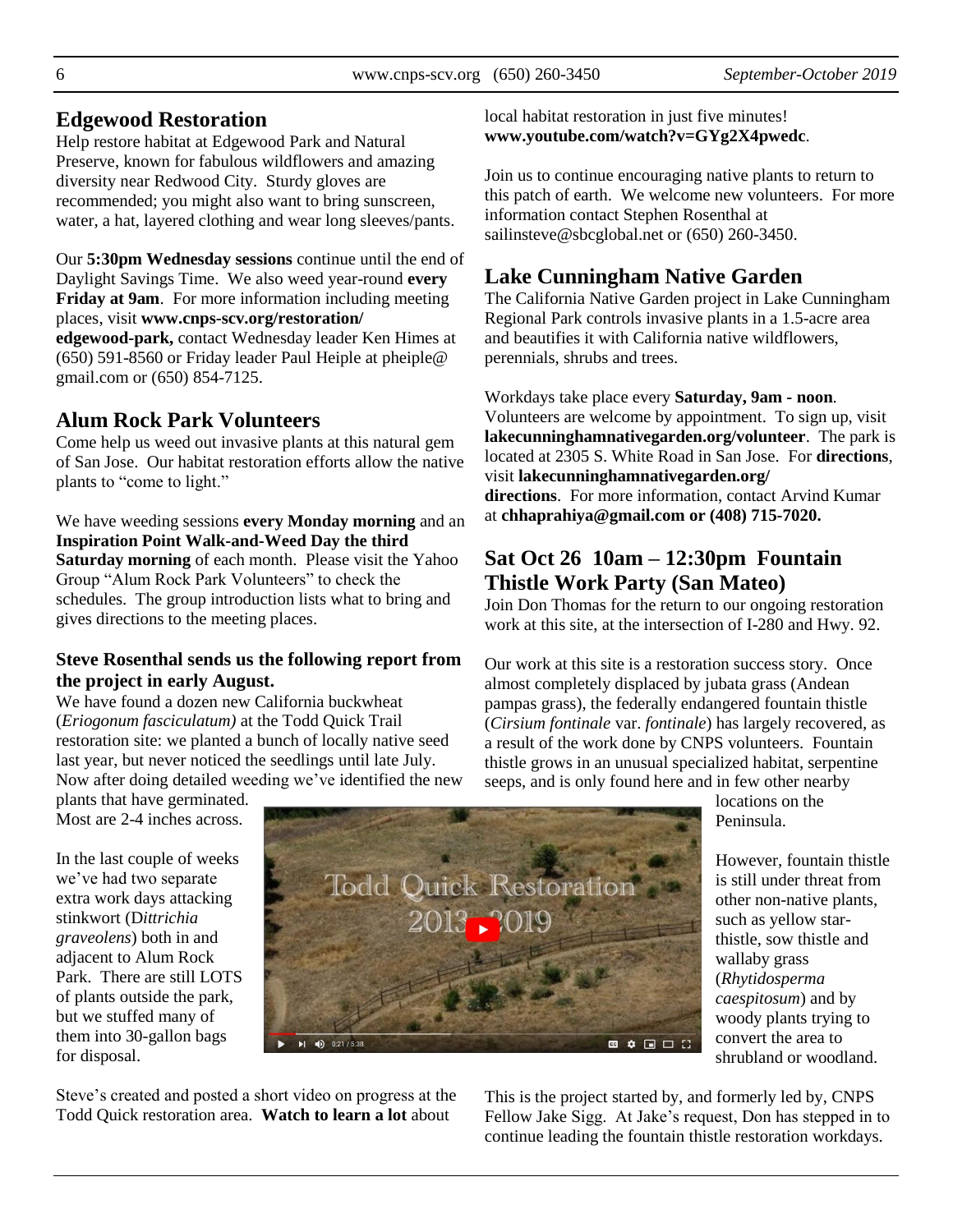Sturdy gloves are recommended; you might also want to bring sunscreen, water, a hat, layered clothing and wear long sleeves/pants. Tools will be provided.

We meet at the end of Lessingia Court in San Mateo. If you can't locate it on Google or Mapquest, contact Don at don\_e\_thomas@yahoo.com. Optional camaraderie over Greek pizza afterwards.

## **CHAPTER FIELD TRIPS**

Chapter field trips are free and generally open to the public. They are oriented to conservation, protection and enjoyment of California native plants and wildlife, and we adhere to all rules and guidelines for the lands on which we are visiting.

**In our region it is very important to be prepared for hiking on rugged and steep terrain, wide temperature ranges and rapidly changing conditions at any time of year. All participants should wear sturdy footwear and carry sufficient water, sun protection, food, clothing layers, personal first aid and other supplies you may need. If you have any questions about your ability to participate in a particular field trip, please contact the trip leader in advance.**

Cell service is mainly restricted to cities and major highways. To find your way to an outing do not rely solely on your phone.

Check our field trips page **[www.cnps-scv.org/activities/](http://www.cnps-scv.org/activities/field-trips/) [field-trips](http://www.cnps-scv.org/activities/field-trips/)** for changes, cancellations and additional field trips.

#### **Sun Sep 22 9am - Noon Beginner's Bird and Plant ID Walk at Lake Cunningham Park (San Jose)**

As fall begins, join us for a beginner's bird and plant identification walk through Lake Cunningham Park. The lake is a major destination for waterfowl and migratory birds, and the park's native garden draws many birds for its habitat value. On this walk, Vicki Silvas-Young will show you how to identify the common birds of our area, as well as the native plants they depend on for food, shelter and nesting places.

The distance will be 4 miles round-trip on a level path. Bring a hat, water, your plant and bird lists and binoculars. Wear comfortable walking shoes. Parking fee is \$6.

Space is limited. Please **RSVP** through the CNPS SCV Meetup site: **[www.meetup.com/California-Native-Plant-](http://www.meetup.com/California-Native-Plant-Society-Santa-Clara-Valley-Chapter)** **[Society-Santa-Clara-Valley-Chapter](http://www.meetup.com/California-Native-Plant-Society-Santa-Clara-Valley-Chapter)**. This walk is organized jointly by CNPS, Santa Clara Valley Audubon Society and Santa Clara Valley Open Space Authority.

**Directions** to the trailhead are on the Meetup page.

#### **Sun Sep 22 10am - 2pm Data Collection with Calflora at Edgewood (Redwood City)**

Join Calflora's Cynthia Powell and our field trip chair Joerg Lohse for a rigorous and hands-on data collection hike, following up on Cynthia's September 20 program (see p. 1).

Install the Calflora Observer Pro app on your smartphone before the field trip to be ready to record info. Bring lunch and water for the day. For more information, contact Joerg at joerg4cnps@gmail.com.

**Directions:** We'll meet at **10am** at the Bill and Jane Lane Education Center in Edgewood Park and Preserve, located at 10 Stage Coach Road in Redwood City, CA 94062.

## **CHAPTER OFFICERS FOR 2019**

| <b>Title</b>     | <b>Name</b> | Email          | <b>Phone</b> |
|------------------|-------------|----------------|--------------|
| <b>President</b> | Vivian      | president@     | (650)        |
|                  | Neou        | cnps-scv.org   | 260-3450     |
| <b>Vice</b>      |             | <b>OPEN</b>    |              |
| <b>President</b> |             |                |              |
| <b>Recording</b> | Priya       | secretary@     |              |
| <b>Secretary</b> | Pharate     | cnps-scv.org   |              |
| <b>Treasurer</b> | Janet       | janet@         | (408)        |
|                  | Hoffmann    | cnps-scv.org   | 374-0435     |
| Past             | Madeline    | past-president | (408)        |
| <b>President</b> | Morrow      | @cnps-scv.org  | 741-1150     |

#### **Save a Tree!**

Blazing Star newsletters are always online at the Chapter website's newsletter page: **[www.cnps-scv.org/blazing](http://www.cnps-scv.org/index.php/blazing-star-newsletter)[star-newsletter.](http://www.cnps-scv.org/index.php/blazing-star-newsletter)** Please contact membership@cnps-scv.org if you would like to receive this newsletter by email only.

To join our Chapter news email list please visit **[www.cnps](http://www.cnps-scv.org/about-us/contact-us/)[scv.org/about-us/contact-us](http://www.cnps-scv.org/about-us/contact-us/)**.

**DEADLINE FOR THE NEXT** *BLAZING STAR*

#### **Saturday, October 5**

**carol.mattsson@gmail.com or (408) 255-3767**